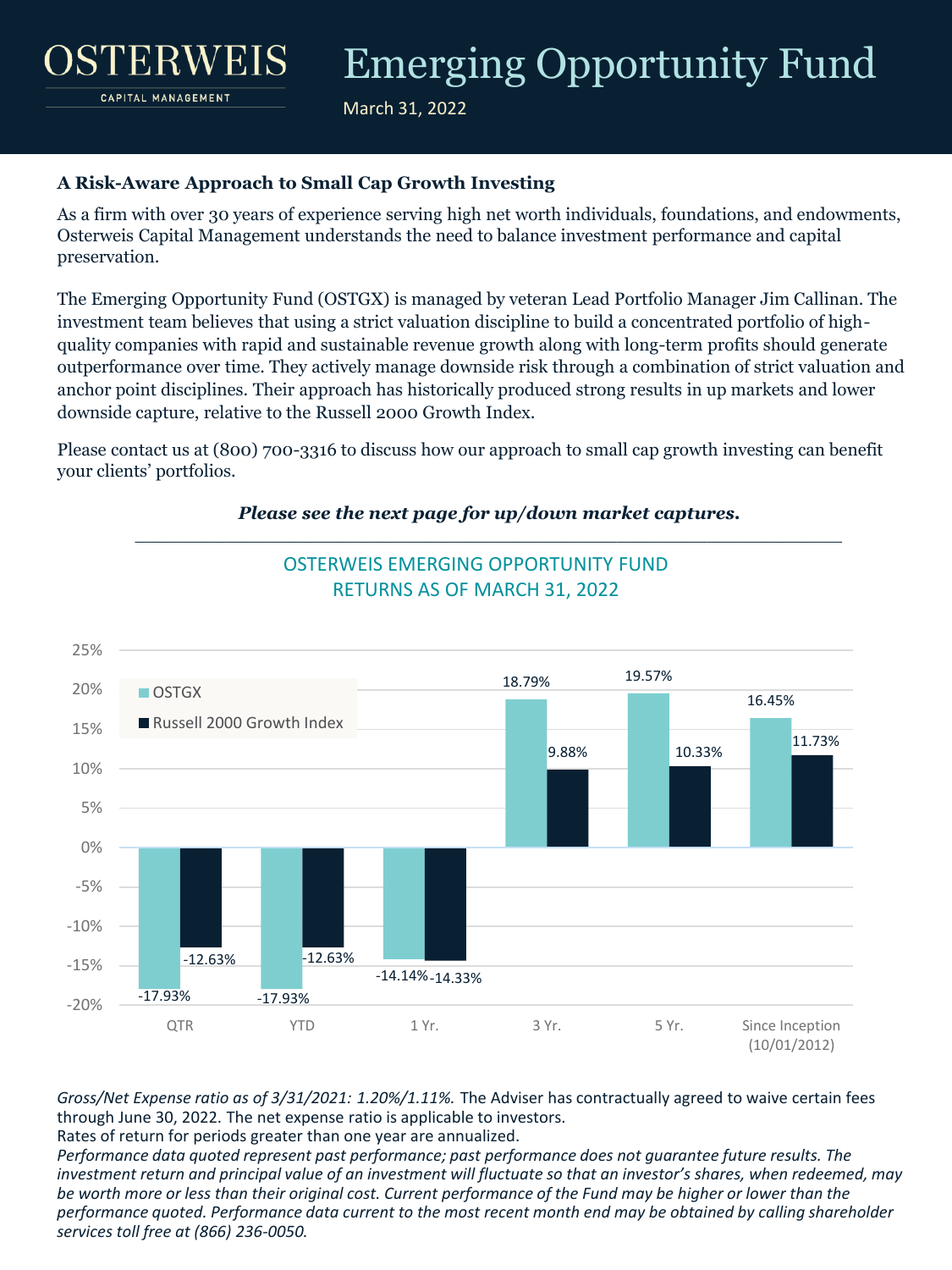## Impressive Up/Down Market Capture

## ❖ Solid Up Market Participation



Upside Market Capture as of: March 31, 2022

The up market capture is the ratio of the fund's cumulative annualized performance during months of positive index returns to the index's cumulative annualized performance during the same period.

Source: eVestment. See additional information on page 4.

## ❖ History of Effectively Managing Downside Risk



#### Downside Market Capture as of: March 31, 2022

The down market capture is the ratio of the fund's cumulative annualized performance during months of negative index returns to the index's cumulative annualized performance during the same period.

Source: eVestment. See additional information on page 4.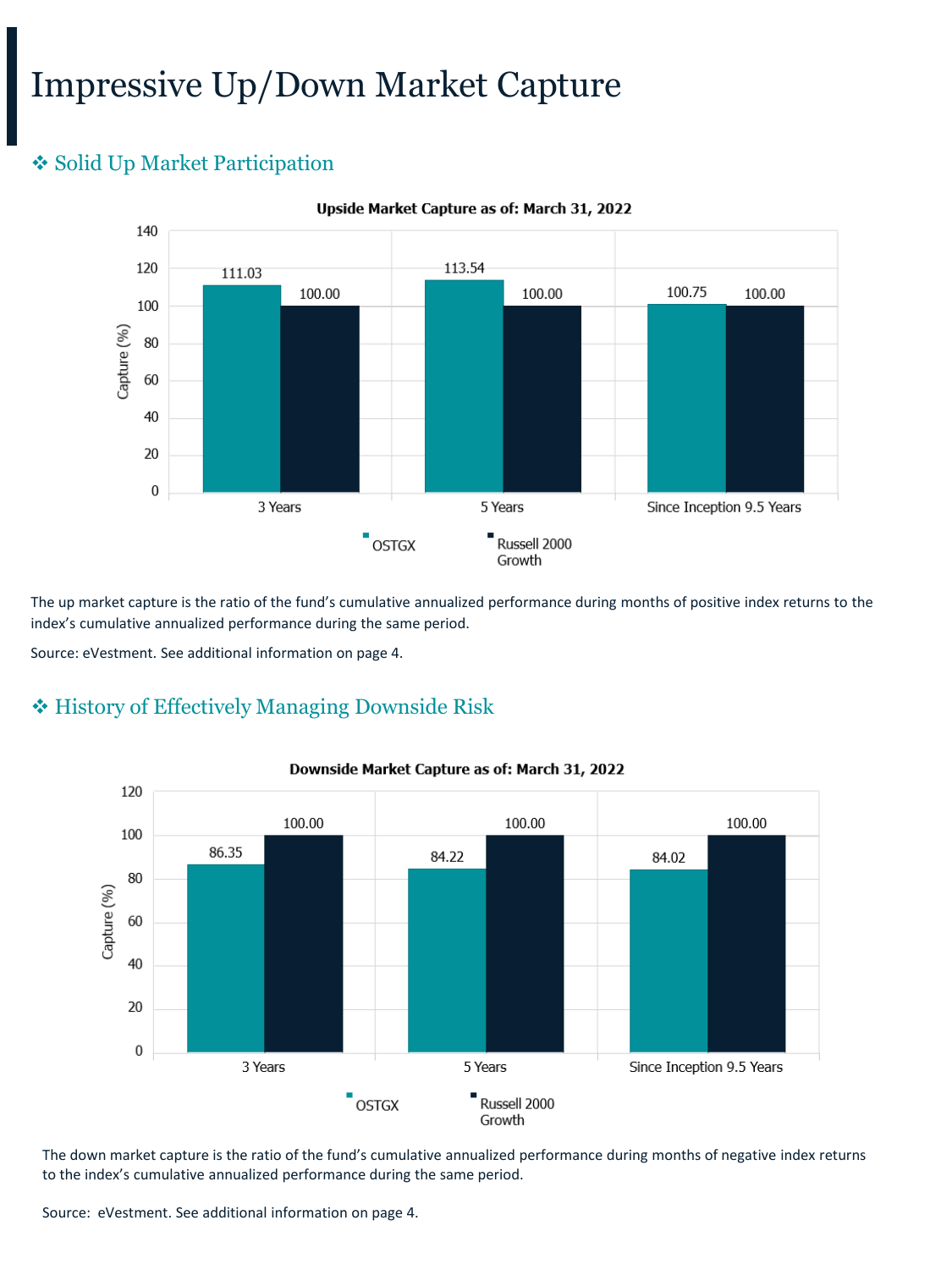## Attractive Returns Over Time

#### ❖ Consistency of Returns Relative to the Russell 2000 Growth Index



| <b>PERIOD</b> | TOTAL # OF PERIODS | TIME PERIODS OUTPERFORMED (%) | AVERAGE RETURN DIFFERENCE (%) |
|---------------|--------------------|-------------------------------|-------------------------------|
| 1 Quarter     | 38                 | 53                            | 1.18                          |
| 1 Year        | 35                 | 74                            | 6.99                          |
| 3 Years       | 27                 | 93                            | 6.26                          |
| 5 Years       | 19                 | 100                           | 6.04                          |

For periods longer one quarter, the data in the table above reflect the rolling periods since inception of the fund. Average return difference refers to the difference between the fund and index. Source: eVestment.

### ❖ Strong Performance Relative to Small Cap Growth Peer Group



Universe: Morningstar Small Growth

Returns for periods shown are based on total returns with dividends and distributions reinvested and do not reflect fund sales charges. Rankings depicted by the shaded areas in the chart are calculated by eVestment and represent fund and index performance in relation to the middle 90% of the Morningstar peer group quartiles. Source: eVestment. Manager returns supplied by Morningstar. Reflects database updates through 4/11/2022.